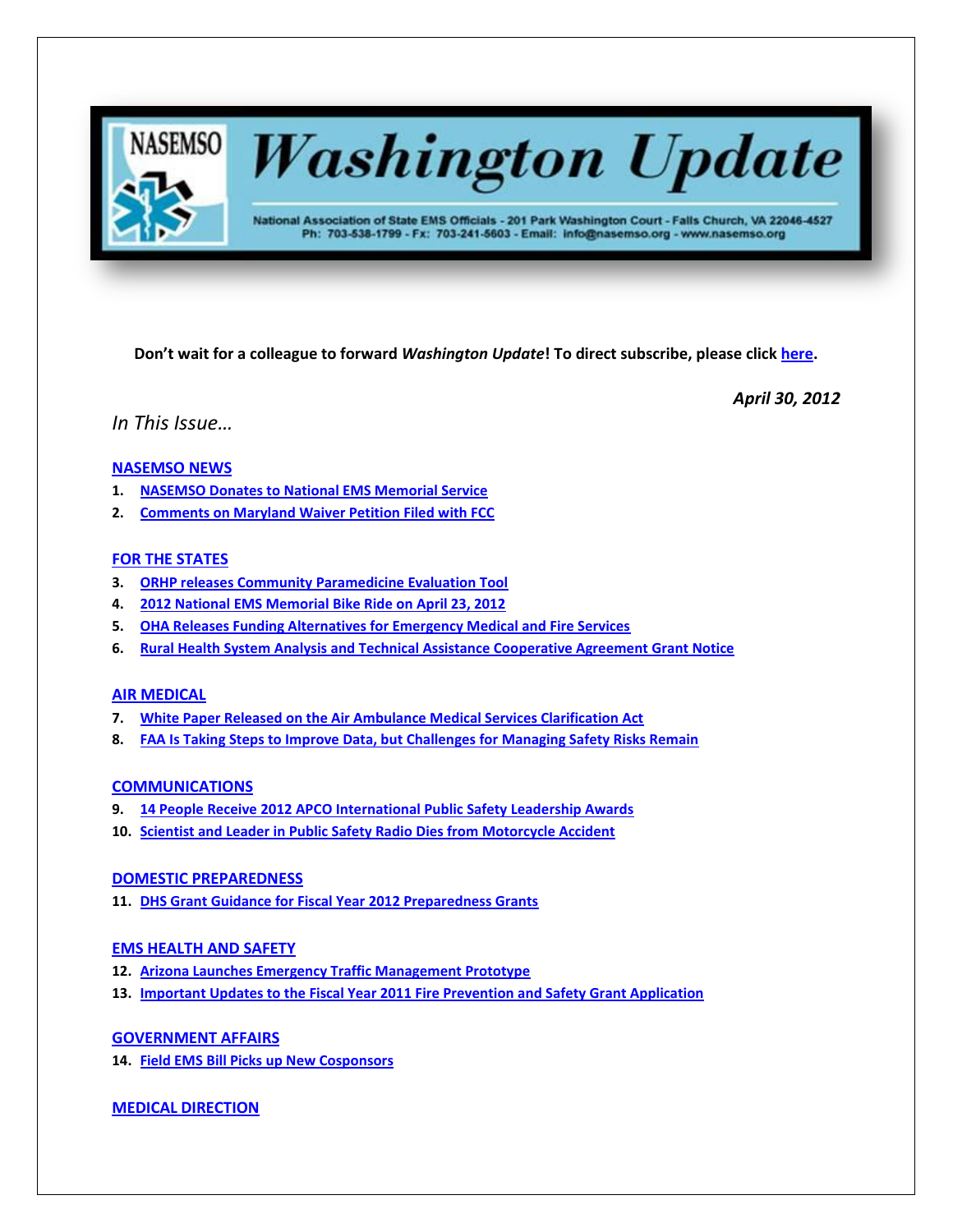- **15. [State Medical Director Completes NPS Executive Leaders Program](#page-4-6)**
- **16. [Voluntary Recall of Epinephrine Injection Due to Discoloration and Small Visible Particles](#page-5-0)**
- **17. [Office of Health Affairs Release EMS Medical Directors Handbook](#page-5-1)**

#### **[PEDIATRIC EMERGENCY CARE](#page-5-2)**

**18. [NHTSA Launches New Car Safety Seat Campaign](#page-5-3)**

#### **[FEDERAL PARTNERS](#page-5-4)**

- **19. [Spring Weather Preparedness](#page-5-5)**
- **20. [FEMA Administrator Fugate Announces New Superintendent of Emergency Management Institute](#page-5-6)**

#### **[INDUSTRY NEWS](#page-5-7)**

- **21. [Communication with Vulnerable Populations: A Transportation and Emergency Management Toolkit](#page-5-8)**
- **22. [HELP Committee Approves Its Version of the Prescription Drug User Fee Act \(PDUFA\)](#page-5-9)**
- **23. [Learn about the History of EMS; Sign Up for the National EMS Museum E-news](#page-6-0)**
- **24. National [Emergency Management Association Releases Biennal Report](#page-6-1)**

# **[LINKS TO INTERESTING ABSTRACTS OR WEBCASTS](#page-6-2)**

- **25. [Teen-led Study Highlights Dangers of Texting and Driving](#page-6-3)**
- **26. [Washington Governor Suspends Plan to Limit Medicaid Emergency-Room Visits](#page-6-4)**

# **UPCOMING EVENTS**

**\*\*[\\*STATEWIDE EMS CONFERENCES\\*](#page-6-5)\*\***

**\*\*[\\*National Conferences and Special Meetings\\*](#page-7-0)\*\***

#### <span id="page-1-1"></span><span id="page-1-0"></span>**1. NASEMSO Donates to National EMS Memorial Service**

The 20th Annual National EMS Memorial Service will take place on June 23, 2012 at 6:00 pm MDT (GMT -6:00) at the Pikes Peak Center in Colorado Springs, Colorado. Please take a moment at that time to join us in remembering our fallen colleagues. The mission of the National EMS Memorial Service is to honor and remember those men and women of America's Emergency Medical Services who have given their lives in the line of duty, and to recognize the sacrifice they have made in service to their communities and their fellow man. NASEMSO donated \$1,000 to the cause, clic[k here](http://nemsms.org/sponsors.htm) to see others who have also made donations. Please click [here](http://nemsms.org/support.htm) to learn how you can support the National EMS Memorial Service as well.

#### <span id="page-1-2"></span>**2. Comments on Maryland Waiver Petition Filed with FCC**

NASEMSO filed comments with the FCC In response to a public notice, released by the Public Safety and Homeland Security Bureau (PSHSB), seeking comment on a petition for waiver of the Commission's rules filed by the State of Maryland requesting authorization to use 700 MHz band secondary trunking channels for air-to-ground interoperable radio communications. NASEMSO's comments supported Maryland's petition waiver as use of these particular channels should help address Maryland's operational requirement while avoiding interference to other neighboring public safety operations. To read the petition, click [here.](http://www.fcc.gov/document/petition-operate-air-ground-radio-700-mhz-trunking-channels)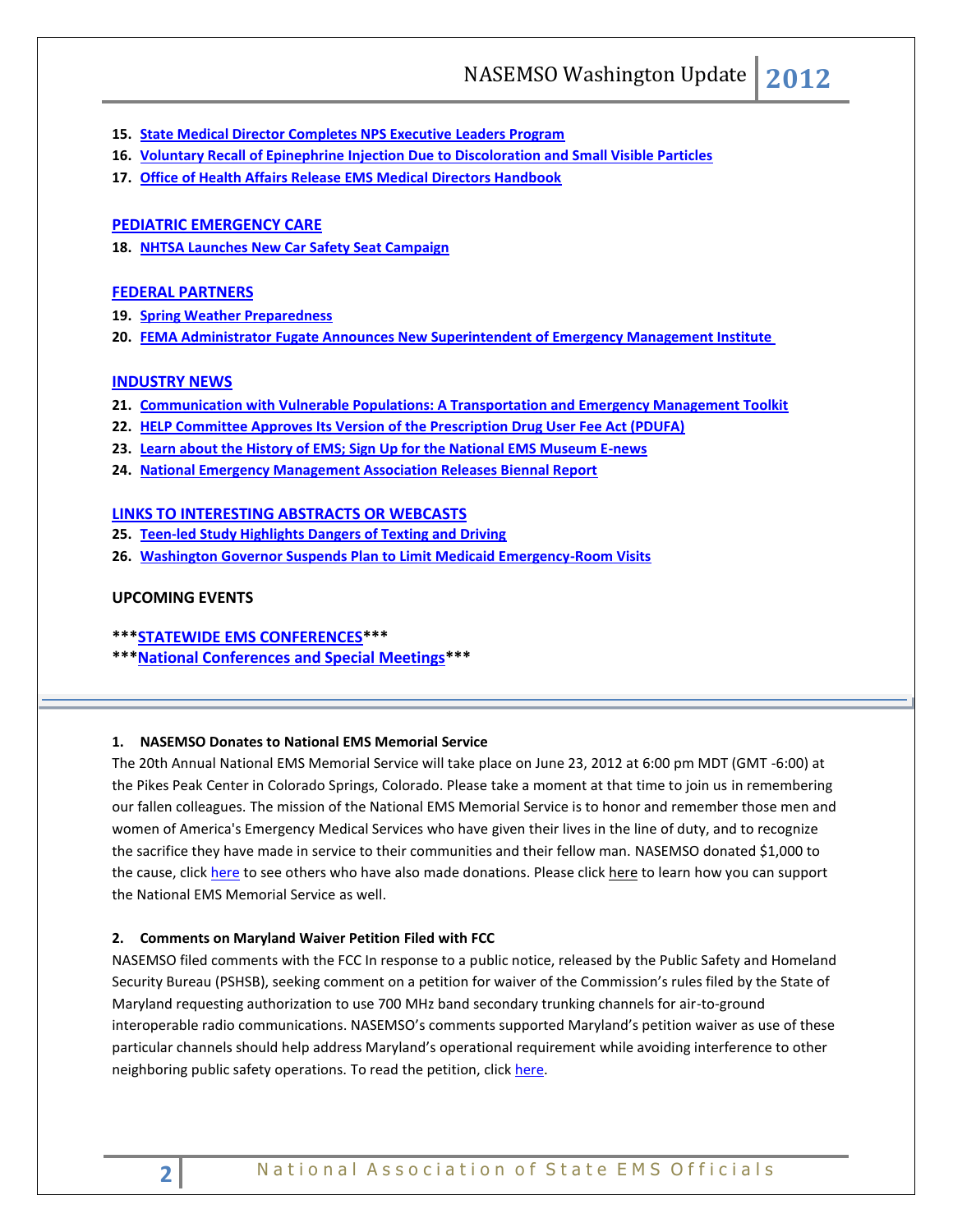#### <span id="page-2-0"></span>**3. ORHP releases Community Paramedicine Evaluation Tool**

HRSA's Office of Rural Health Policy (ORHP) is pleased to announce the release of the 2012 Community Paramedicine Evaluation Tool. Strategic Partnerships, Inc., and the Critical Illness and Trauma Foundation, along with an advisory committee comprised of key experts, interviewed five developed Community Paramedicine programs in both rural and urban settings to better understand the elements that have led to their successes as well as the challenges they have faced in implementing a Community Paramedicine program. Community Paramedicine is an emerging field in health care where EMS professionals operate in expanded roles to provide health care services where access to physicians, clinics, and/or hospitals may be difficult. There has been increasing interest in and movement towards the implementation of such programs, particularly across rural America. This document stresses the need for each Community Paramedicine program to define its system-specific health status benchmarks and performance indicators and to use a variety of community health and public health interventions to improve the community's health status. The document also addresses reducing the burden of illness, chronic disease, and injury as a community-wide public health problem, not strictly as a patient care issue. This tool is intended to be used to evaluate Community Paramedicine programs in a standardized manner. In communities where a Community Paramedicine program has already been developed, this tool can be used to assess the current status of their program, guide program enhancements, and then re-assess progress over time. This tool can also be used as a framework to guide the development of new Community Paramedicine programs. The Community Paramedicine Evaluation Tool can be found on the [ORHP website.](http://www.hrsa.gov/ruralhealth/pdf/paramedicevaltool.pdf) Please contact Megan Meacham [\(mmeacham@hrsa.gov\)](mailto:mmeacham@hrsa.gov) if you have any questions about this resource.

# <span id="page-2-1"></span>**4. 2012 National EMS Memorial Bike Ride on April 23, 2012**

The National EMS Memorial Bike Ride (NEMSMBR) is gearing up for the 2012 Ride, with routes beginning in Boston, MA or Paintsville, KY on May 19, and both finishing in Alexandria, Virginia on May 25. During the Ride, participants will travel through the states of Massachusetts, Kentucky, Rhode Island, Connecticut, New York, New Jersey, Pennsylvania, Maryland, and Virginia. "To see these parts of the United States on a bicycle is such a unique perspective" says Tim Perkins, NEMSMBR Public Information Officer. "It's also great to interact with the providers and agencies along the route, not to mention the reason for the Ride: honoring over 30 individuals who have given the ultimate sacrifice providing EMS care." Additional rides are scheduled for Colorado in June and Louisiana in September. More information on the entire Bike Ride can be found [here.](http://www.muddyangels.com/)

#### <span id="page-2-2"></span>**5. OHA Releases Funding Alternatives for Emergency Medical and Fire Services**

The U.S. Fire Administration (USFA), supported by the Department of Homeland Security's (DHS) Office of Health Affairs (OHA), and in partnership with the International Fire Services Training Association (IFSTA), announces the revision and release of **Funding Alternatives for Emergency Medical and Fire Services**. The latest edition provides the most up to date information regarding funding for local level Emergency Medical Services (EMS) and fire departments**.** The document includes sources of federal funding as well as other new and innovative funding sources not discussed in previous editions. A key part of the project initiative was an enhanced study of critical funding issues for both fire and non-fire service based EMS systems. For more [information](http://www.usfa.fema.gov/fireservice/research/ems/ems_funding.shtm)...

#### <span id="page-2-3"></span>**6. Rural Health System Analysis and Technical Assistance Cooperative Agreement Grant Notice**

Eligible applicants include public, private, and nonprofit organizations, including faith-based and community organizations, as well as federally recognized Indian tribal governments and organizations. This announcement solicits applications for the Rural Health System Analysis and Technical Assistance (RHSATA) Cooperative Agreement. The purpose of the RHSATA Cooperative Agreement Program is to inform policy makers and rural health care providers about how changes in the health care delivery system may affect them, and to provide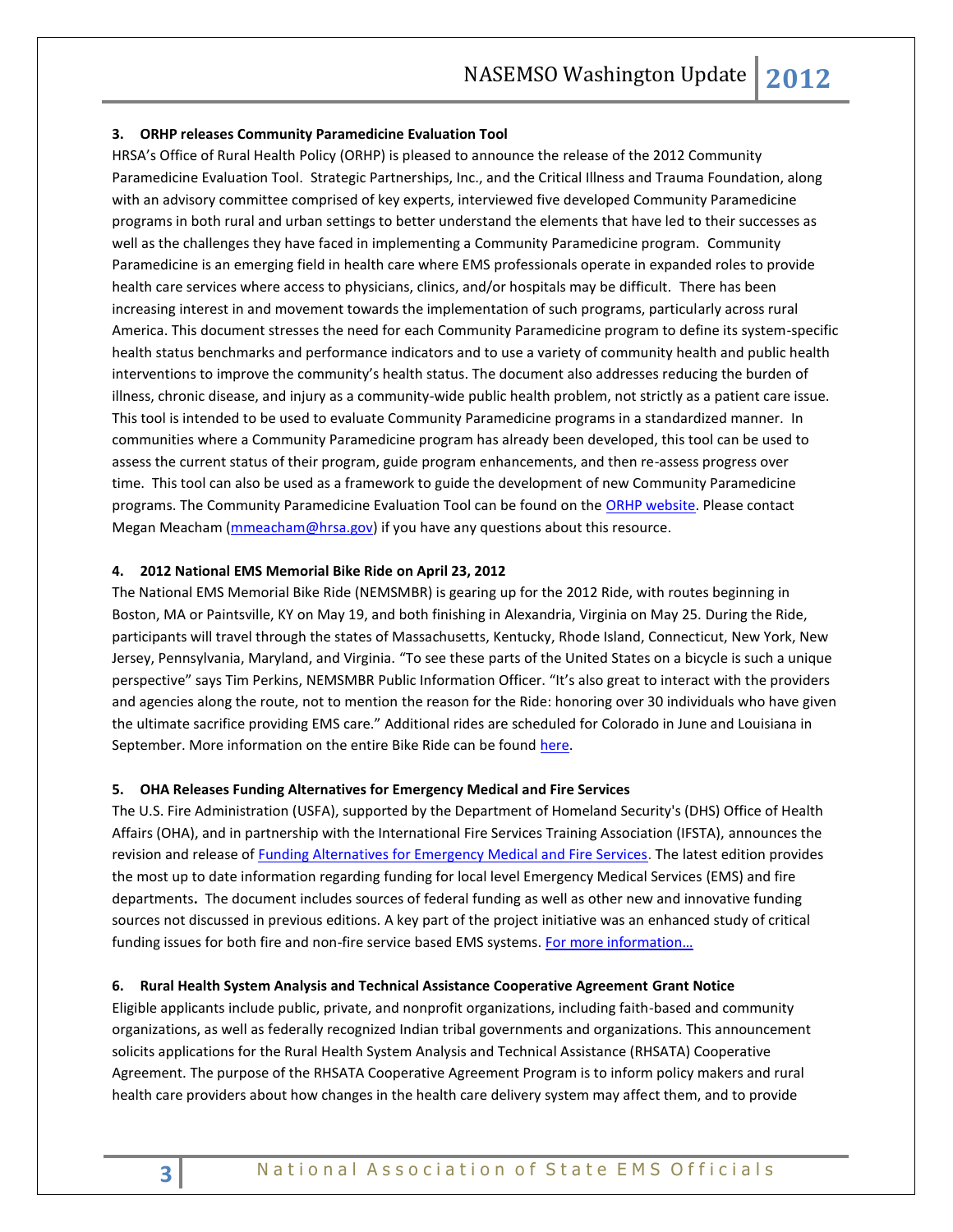<span id="page-3-3"></span>technical assistance to rural providers in identifying potential new approaches to health care delivery in their communities. The health care delivery system is undergoing dramatic change, with an emphasis on finding new approaches and organizational frameworks to improve health outcomes, control costs, and improve population health. [For more information…](https://grants.hrsa.gov/webExternal/FundingOppDetails.asp?FundingCycleId=6F4D5A13-99BC-41AA-A6AA-0E83F0D3C511&ViewMode=EU&GoBack=&PrintMode=&OnlineAvailabilityFlag=&pageNumber=&version=&NC=&Popup=)

#### <span id="page-3-1"></span><span id="page-3-0"></span>**7. White Paper Released on the Air Ambulance Medical Services Clarification Act**

S. 2376, introduced by Senators Olympia Snowe and Maria Cantwell, utilizes a rule of construction to clarify that the establishment of medical standards related to quality of care and integration of air ambulances into a state's EMS system are properly within the State's authority over the licensure and regulation of health care within its borders and do not fall within the ADA preemption of "prices, routes and services" over air carriers. The bill does not directly amend the Airline Deregulation Act, but rather provides a statutory clarification of it. For more information, including the white paper and FAQs, clic[k here.](http://www.nasemso.org/Projects/AirMedical/index.asp)

#### <span id="page-3-2"></span>**8. FAA Is Taking Steps to Improve Data, but Challenges for Managing Safety Risks Remain**

The Government Accountability Office (GAO) today released the following testimony on aviation safety. The U.S. aviation system is one of the safest in the world, but fatal accidents, though rare, continue to occur. As a result of recent accidents and related NTSB findings, FAA announced a Call to Action Plan in June 2009 to, among other things, increase air carrier participation in voluntary safety programs. In 2010, Congress passed the Airline Safety and Federal Aviation Administration Extension Act, which, in part, called for FAA to better manage safety risks. As a result, FAA developed a concerted strategy to implement new safety programs, including increasing air carrier use of voluntary safety programs and advancing the use of SMS. FAA is implementing SMS—a data-driven, risk-based safety approach that involves establishing the necessary organizational structures, accountabilities, policies, and procedures. The implementation of SMS heightens the importance of obtaining and using high-quality aviation safety data. This statement is based on GAO's previous work and focuses on (1) how FAA uses data to manage safety risks, (2) how FAA ensures it has quality data to manage risk, and (3) the challenges FAA faces in using data to better manage safety risks. GAO has made a number of recommendations to address data quality weaknesses. FAA concurred with most of these recommendations and in some cases has taken steps toward addressing them. [For more information…](http://www.gao.gov/products/GAO-12-660T)

#### <span id="page-3-4"></span>**9. 14 People Receive 2012 APCO [International](http://psc.apcointl.org/2012/04/25/14-people-receive-2012-apco-international-public-safety-leadership-awards/) Public Safety Leadership Awards**

The Association of Public Safety Communications Officials (APCO) International has announced the recipients of the 2012 Public Safety Leadership in Policy Awards who will be honored at APCO's 8th Annual Leadership in Policy Awards Dinner in Washington, DC on May 15, 2012. The Public Safety Communications Leadership in Policy Awards Dinner commemorates leaders in public safety communications who are outstanding advocates for the industry and advance all aspects of public safety policy. For more information...

#### <span id="page-3-5"></span>**10. Scientist and Leader in Public Safety Radio Dies from Motorcycle Accident**

DJ Atkinson was involved in fatal motorcycle accident on April 23 on his way to work. A wonderful scientist and leader in optimizing audio quality for public safety radio, DJ was key in resolving fireground digital audio issues in past few years. While the neurosurgeons did everything humanly possible for DJ, unfortunately his injuries were too severe. The memorial service was held on April 27<sup>th</sup> in Lafayette, CO. More information including the obituary, notes of condolences and charitable contributions can be found [here](http://www.rundus.com/runtime.php?SiteId=114708&NavigatorId=390305) (click on David Atkinson).

#### <span id="page-3-7"></span><span id="page-3-6"></span>**11. DHS Grant Guidance for Fiscal Year 2012 Preparedness Grants**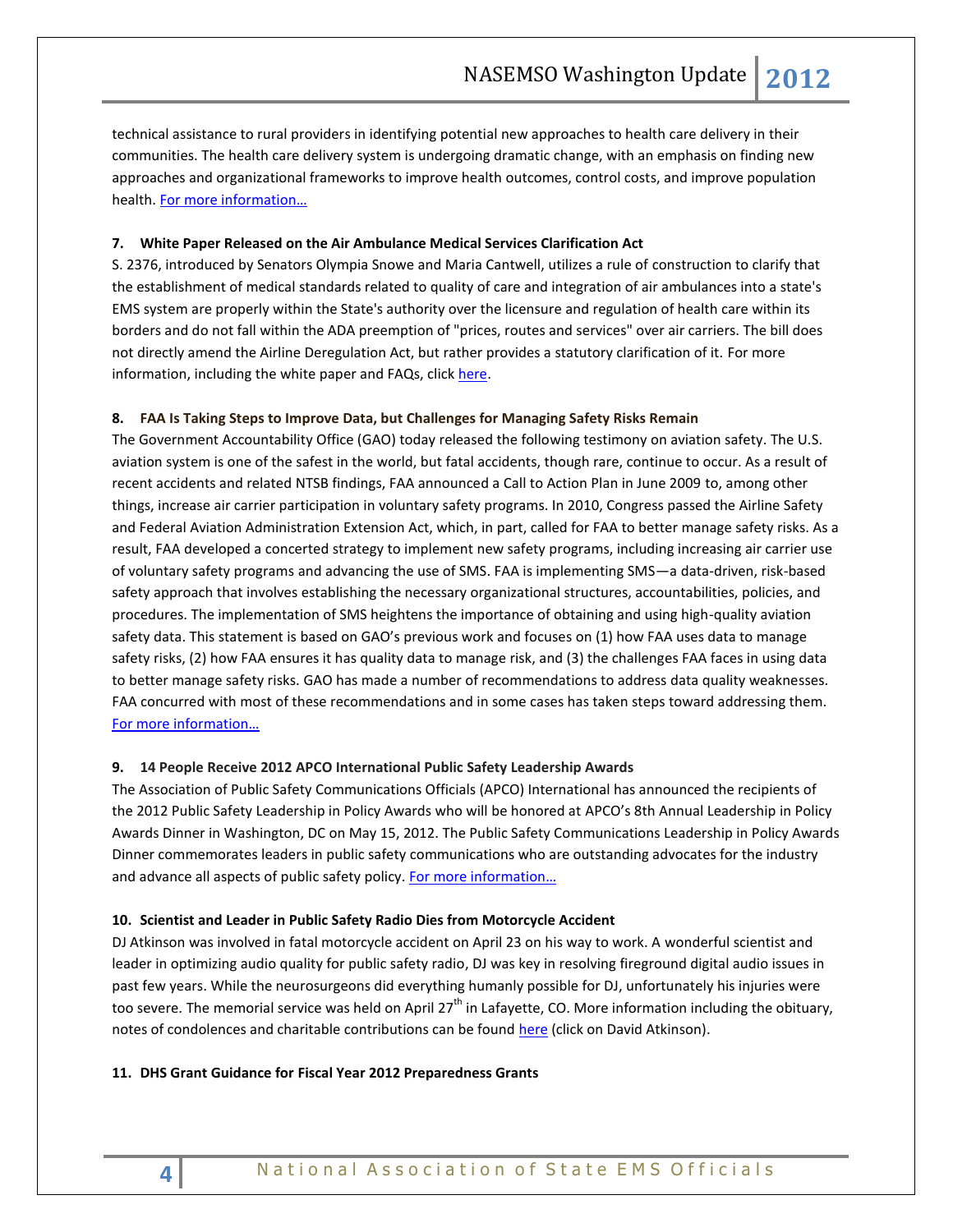Fiscal Year 2012 grant guidance and application kits for seven DHS preparedness grant programs totaling over \$1.3 billion to assist states, urban areas, tribal and territorial governments, non-profit agencies, and the private sector in strengthening our nation's ability to prevent, protect, respond to, and recover from terrorist attacks, major disasters and other emergencies in support of the National Preparedness Goal now available. For more [information…](http://www.dhs.gov/ynews/releases/20110217-dhs-fy12-grant-guidance.shtm)

#### <span id="page-4-1"></span><span id="page-4-0"></span>**12. Arizona Launches Emergency Traffic Management Prototype**

DOT's Research and Innovative Technology Administration knows that innovation can make our transportation system smarter and greener. On April 26<sup>th</sup>, Acting Administrator Greg Winfree was in Arizona with Maricopa County Department of Transportation (MCDOT) Intelligent Transportation System engineers and University of Arizona researchers to showcase their latest efforts to make intersections with traffic signals safer for emergency responders and the general public. We need our first responders--and the traveling public--to stay safe. You can read more about SMARTDrive traffic management technology [here.](http://fastlane.dot.gov/2012/04/arizona-dot-and-partners-roll-out-high-tech-traffic-management-prototype.html)

#### <span id="page-4-2"></span>**13. Important Updates to the Fiscal Year 2011 Fire Prevention and Safety Grant Application**

You must be sure to use the updated Fire Prevention & Safety (FP&S) application and answer the question on financial need. When the Fiscal Year 2011 FP&S Grant application was deployed, a question about Financial Need was not visible to applicants. The application problem has been fixed in the e-Grants online application, but you must be sure to answer the question on Financial Need, which is found in the "Applicant Information." The deadline for submitting your grant application has been extended to May 4 to ensure that all applicants receive the information and time needed to update their applications. However, no applications will be accepted after this date and time. For more information...

#### <span id="page-4-4"></span><span id="page-4-3"></span>**14. Field EMS Bill Picks up New Cosponsors**

The *Field EMS bill* (H.R. 3144) has picked up two new cosponsors!!Congratulations for the hard work to those that were in contact with these offices, and for all those that attended the EMS on the Hill Day! Representative Jim Gerlach (R-PA) and Representative Collin Peterson (D-MN) both were added to the list this past week, in the wake of a successful Hill Day. This goes to show that direct contact with your Members of Congress is vital, and importantly, that there is momentum. Bill summary and status can be found [here.](http://thomas.loc.gov/cgi-bin/bdquery/D?d112:1:./temp/~bdvGVo::|/home/LegislativeData.php?n=BSS;c=112|) For the bill's text and white paper, click [here.](http://www.advocatesforems.org/index.php?option=com_content&view=article&id=36)

#### <span id="page-4-5"></span>**MEDICAL DIRECTION**

#### <span id="page-4-6"></span>**15. State Medical Director Completes NPS Executive Leaders Program**

Dr. Carol Cunningham, the state medical director of the Ohio Department of Public Safety, Division of Emergency Medical Services (EMS), completed the Executive Leaders Program at Naval Postgraduate School's Center for Homeland Defense and Security on April 26. The goal of the Executive Leaders Program is to enhance senior leaders' capacity to develop policies and strategies and while strengthening working relationships across the jurisdictional boundaries of regions, agencies, local-state-tribal-federal governments and the private sector. Students study the interdisciplinary concepts that comprise homeland security. Cunningham was chosen because of her extensive experience, professional expertise, and nationally recognized leadership in emergency medicine and EMS, both of which are disciplines that comprise and play a critical role in homeland security. She is an emergency physician at Akron General Medical Center, an associate professor of emergency medicine at the Northeast Ohio Medical University, and is the current chair of the National Association of State EMS Officials Medical Directors Council. Dr. Cunningham resides in Kirtland, Ohio. For information on the Naval Post Graduate School, visit [www.nps.edu.](http://www.nps.edu/)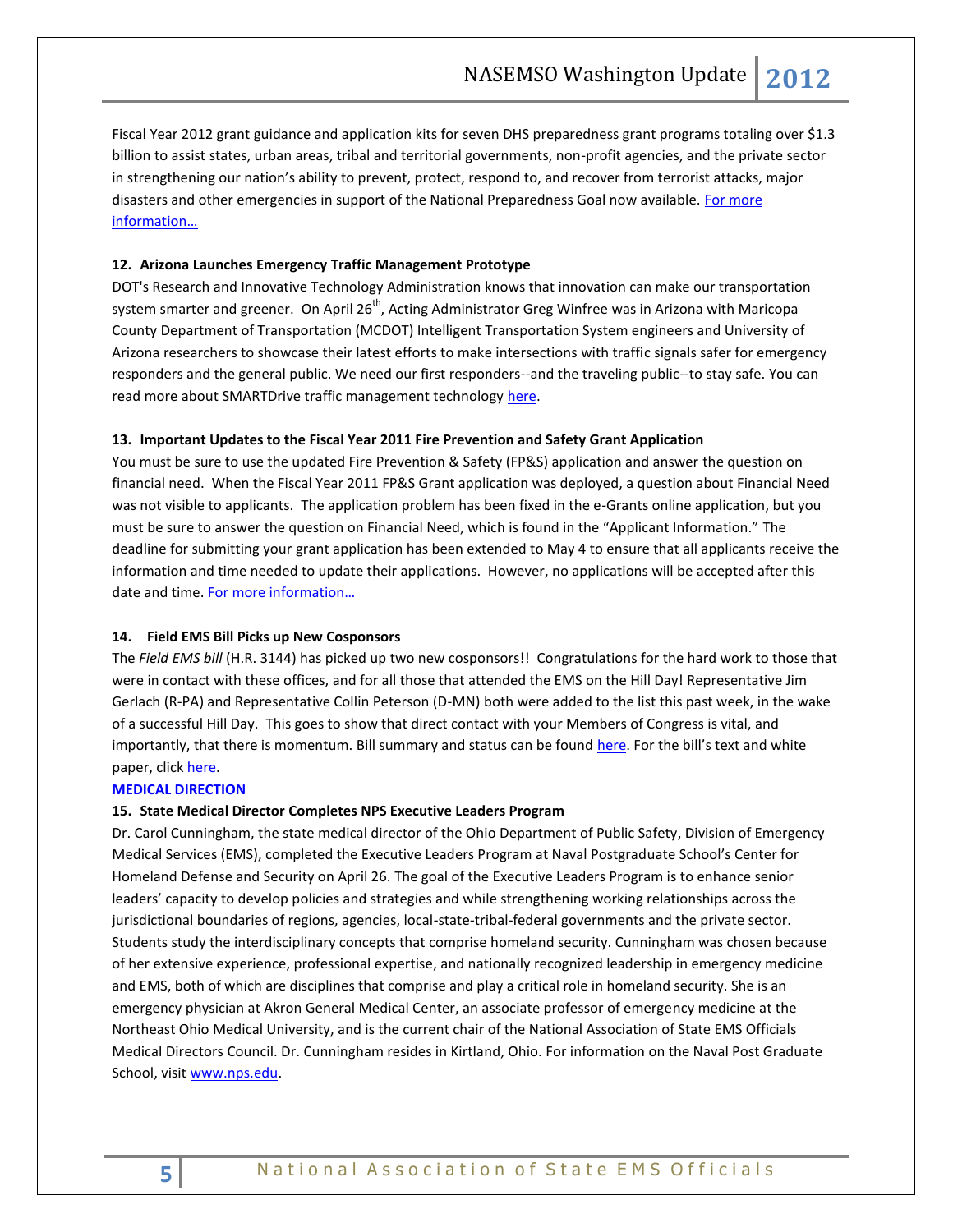## <span id="page-5-0"></span>**16. Voluntary Recall of Epinephrine Injection Due to Discoloration and Small Visible Particles**

On April 24<sup>th</sup>, the U.S. Food and Drug Administration announced a nationwide, voluntary recall by American Regent of Epinephrine Injection, USP, lot #1395 because of discoloration and small visible particles found in some ampules of this lot. [For more information…](http://www.fda.gov/Safety/Recalls/ucm301783.htm)

#### <span id="page-5-1"></span>**17. Office of Health Affairs Release EMS Medical Directors Handbook**

The Department of Homeland Security's U.S. Fire Administration (USFA), in partnership with the DHS Office of Health Affairs (OHA), has released a handbook for physician medical directors of local departments and agencies who are involved in Emergency Medical Services (EMS) response. Th[e Handbook for EMS Medical Directors](http://links.govdelivery.com/track?type=click&enid=ZWFzPTEmbWFpbGluZ2lkPTIwMTIwNDI1LjcwODc5NTEmbWVzc2FnZWlkPU1EQi1QUkQtQlVMLTIwMTIwNDI1LjcwODc5NTEmZGF0YWJhc2VpZD0xMDAxJnNlcmlhbD0xNjk2NDg3OCZlbWFpbGlkPWFsdGVyQG5hc2Vtc28ub3JnJnVzZXJpZD1hbHRlckBuYXNlbXNvLm9yZyZmbD0mZXh0cmE9TXVsdGl2YXJpYXRlSWQ9JiYm&&&102&&&http://www.usfa.fema.gov/downloads/pdf/publications/handbook_for_ems_medical_directors.pdf) covers topics ranging from occupational health and safety to liability issues. The Handbook for EMS Medical Directors was developed by the International Association of Fire Chiefs (IAFC) as part of a cooperative agreement with the DHS OHA and USFA. Many national level EMS and fire organizations also contributed to the handbook's development. In addition to providing medical oversight and direction, EMS medical directors support EMS personnel and other first responders through training, protocol development, and resource deployment advice**.** Further information on USFA's EMS research initiatives may be found [here.](http://www.usfa.fema.gov/fireservice/research/ems/index.shtm)

## <span id="page-5-2"></span>**PEDIATRIC EMERGENCY CARE**

#### <span id="page-5-3"></span>**18. NHTSA Launches New Car Safety Seat Campaign**

The National Highway Traffic Safety Administration has launched a new car safety seat campaign, *[The Right Seat.](http://click.bsftransmit1.com/ClickThru.aspx?pubids=8731%7c9305%7c445%7c497&digest=Hev2APdYtounfdTfvZk0fg&sysid=1)* This campaign promotes child car safety and was developed in partnership with the Ad Council. It targets parents and caregivers of children between 0-12 year olds who think their children are in the right car seats. For more information about the campaign or to download a complimentary campaign toolkit, visit [Safecar.gov.](http://click.bsftransmit1.com/ClickThru.aspx?pubids=8731%7c9306%7c445%7c497&digest=5zC2ieS%2f9j6k9uambnr1Zw&sysid=1) **FEDERAL PARTNERS**

#### <span id="page-5-5"></span><span id="page-5-4"></span>**19. Spring Weather Preparedness**

Check the FEMA website when preparing your home, car and work place for seasonal weather emergencies. Important information can be found at [http://www.ready.gov.](http://www.ready.gov/) This site contains information for your family and community in addition to fun aids when teaching children the essentials of emergency preparedness.

#### <span id="page-5-6"></span>**20. FEMA Administrator Fugate Announces New Superintendent of Emergency Management Institute**

Federal Emergency Management Agency (FEMA) Administrator Craig Fugate today announced that current FEMA Region VI Administrator Tony Russell was selected to become the new Superintendent of FEMA's Emergency Management Institute (EMI) effective May 6. Click [here](http://www.fema.gov/news/newsrelease.fema?id=62438) to read the press release.

#### <span id="page-5-7"></span>**INDUSTRY NEWS**

#### <span id="page-5-8"></span>**21. Communication with Vulnerable Populations: A Transportation and Emergency Management Toolkit**

The Transportation Research Board has released a Cooperative Research Program (TCRP) Report: Communication with Vulnerable Populations: A Transportation and Emergency Management Toolkit describes how to create a communication process to reach vulnerable populations regarding their transportation options in emergencies. The toolkit provides a guiding framework and tools for constructing a scalable, adaptable communication process built on a network of agencies from public, private, and nonprofit sectors. Together, these partners will form interconnected communication channels with the ability to carry out the function of emergency communication not necessarily possible by working alone. A PowerPoint slide show, which summarizes the toolkit, as well as other information regarding the toolkit is available [here.](http://www.trb.org/SecurityEmergencies/Blurbs/166060.aspx)

#### <span id="page-5-9"></span>**22. HELP Committee Approves Its Version of the Prescription Drug User Fee Act (PDUFA)**

The Senate Health, Education, Labor and Pensions (HELP) Committee has just approved its version of the Prescription Drug User Fee Act (PDUFA), which includes language that ACCT urged the Committee to include in its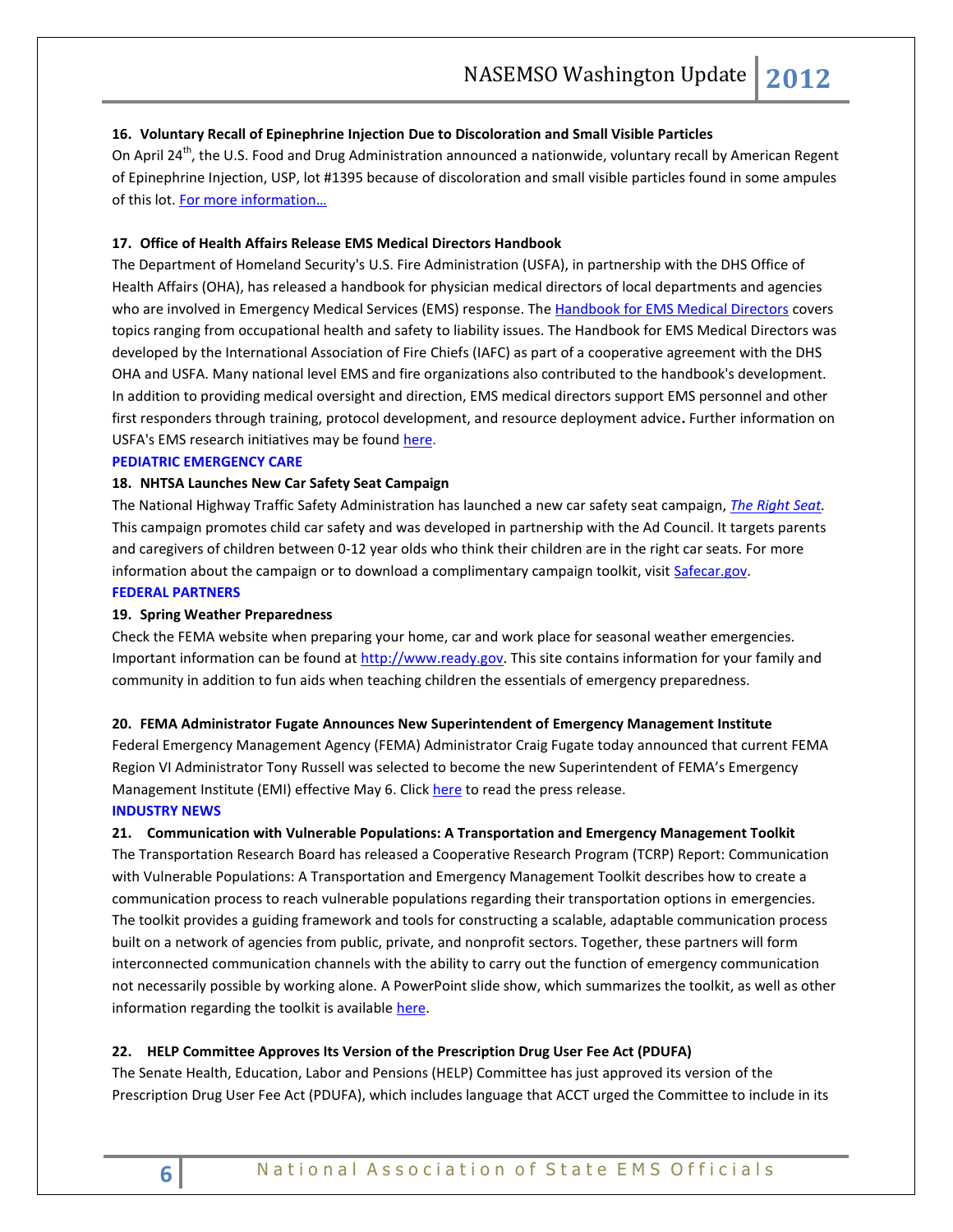drug shortage notification requirement. Specifically, ACCT worked with its colleagues at ACEP and 13 other organizations to request that the Committee amend the draft bill to ensure that the notification process covers drugs used in emergency medical care situations. As a result of our collective efforts, the notification process provision now includes drugs used in the provision of "emergency medical care and surgery", as well as all sterile injectible drugs. The full Senate will likely vote on the bill in May, and then be conferenced with the House bill (yet to be passed) this summer. For information on PDUFA, click [here.](http://www.fda.gov/ForIndustry/UserFees/PrescriptionDrugUserFee/default.htm) To keep updated on all issues related to drug shortages and controlled substance regulation, continue to check the NASESMO [Member's Only](https://www.nasemso.org/Members/IssueBrief-DrugShortages.asp) Site.

#### <span id="page-6-0"></span>**23. Learn about the History of EMS; Sign Up for the National EMS Museum E-news**

The National EMS Museum offers a new e-news, *EMS Over Time*, to all interested EMS practitioners. Click [here](http://www.emsmuseum.org/registration/) to subscribe. The National EMS Museum works to preserve the history of EMS in the belief that remembrance promotes understanding, respect and enlightened progress. The museum states its mission as "dedicated to memorializing and commemorating the history of EMS and the individuals and organizations that provide emergency care to the sick and injured." Learn more and visit the museum's virtual exhibits [here.](http://www.emsmuseum.org/)

#### <span id="page-6-1"></span>**24. National Emergency Management Association Releases Biennal Report**

2011 was a record year for disasters in the United States with 99 events causing sufficient damage to receive a presidential disaster declaration. The 99 declarations topped the previous record of 81 set in 2010. The recently published *NEMA 2012 Biennial Report* reveals there were 250 gubernatorial emergencies in 2011, which was 39 percent more than the 180 reported in a Fiscal Year 2009 NEMA survey. There were also 258 events that required a significant commitment of state resources, but did not result in a declared state of emergency. This was a 111 percent increase from FY2009. These figures demonstrate an increased capacity by states to handle disasters on their own. [For more information…](http://www.nemaweb.org/index.php?option=com_content&view=article&id=477&catid=63:nema-registered-user-news-current)

#### <span id="page-6-2"></span>**LINKS TO INTERESTING ABSTRACTS OR WEBCASTS**

#### <span id="page-6-3"></span>**25. Teen-led Study Highlights Dangers of Texting and Driving**

Young drivers using simulators make many mistakes regardless of whether phone is in view. Some people have questioned whether a ban on texting while driving will actually lead to more crashes because drivers will conceal their cell phones, making it more dangerous to read and type messages. Research led by high school students, however, shows that texting while driving is unsafe regardless of where the phone is positioned. [For more](http://www.aap.org/en-us/about-the-aap/aap-press-room/pages/Teen-led-study-highlights-dangers-of-texting-and-driving.aspx)  [information…](http://www.aap.org/en-us/about-the-aap/aap-press-room/pages/Teen-led-study-highlights-dangers-of-texting-and-driving.aspx)

#### <span id="page-6-4"></span>**26. Washington Governor Suspends Plan to Limit Medicaid Emergency-Room Visits**

Washington Governor Chris Gregoire has temporarily suspended plans to end Medicaid coverage for medically unnecessary emergency department visits, even in cases where patients believed they were experiencing an emergency medical condition. If implemented, the change in coverage would apply to both adults and children equally, effectively blocking payment for approximately 500 conditions. For more information...

#### **UPCOMING EVENTS**

# **\*\*\*STATEWIDE EMS CONFERENCES\*\*\***

<span id="page-6-5"></span>42nd Annual Wyoming Trauma Conference. August 16-19, 2012. Little America Hotel and Resort Cheyenne, Wyoming. Sponsored by the Wyoming Office of EMS, contact Beth Hollingworth at: [beth.hollingworth@wyo.gov](mailto:beth.hollingworth@wyo.gov) or 307-777-7955. [For more information…](http://health.wyo.gov/sho/ems/conferences.html)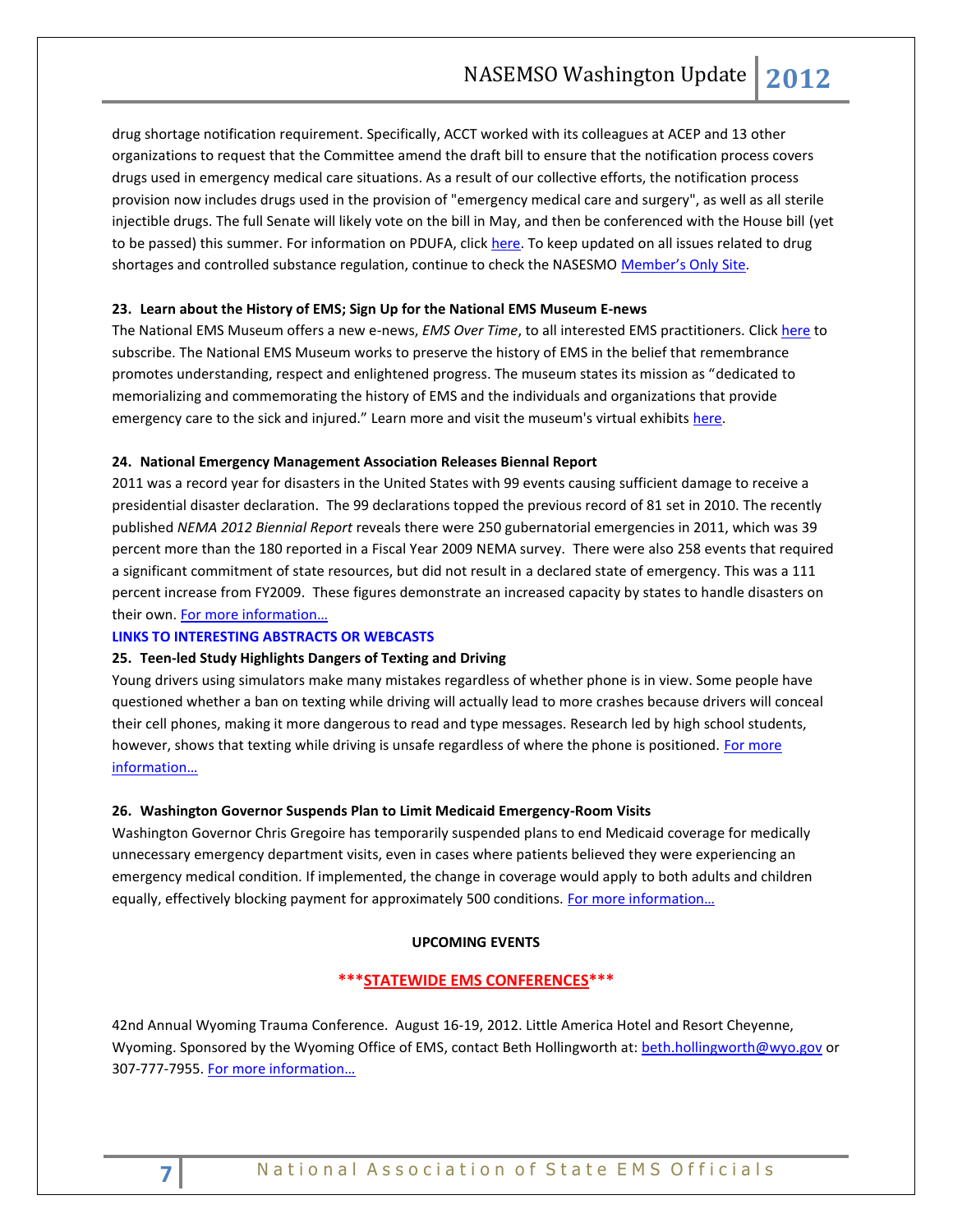Kansas EMS Association Annual Last Blast of Summer Conference. August 9-12, 2012. Wichita Marriott, Wichita, KS. [For more information…](http://www.kemsa.org/LBOS.html) 

Pennsylvania's 35th Annual Statewide EMS Conference and 2nd Annual Pediatric Emergency Care Symposium. August 16-17, 2011. Lancaster County Convention Center & Marriott. Lancaster, PA. Click [here](http://www.cvent.com/events/35th-annual-pennsylvania-statewide-ems-conference/event-summary-dd4555c433834f8aada4af9332575af6.aspx) for more information, including a call for speakers and exhibitor information.

New York State EMS Conference-Vital Signs. October 18-21, 2012. Syracuse, NY. For more information...

New Jersey Statewide Conference on EMS. November 1 -4, 2012. Sheraton, Atlantic City, NJ[. For more](http://www.njemsconference.com/)  [information](http://www.njemsconference.com/)…

27<sup>th</sup> Annual Texas EMS Conference. November 17-21, 2012. Austin, Texas[. For more information](http://www.texasemsconference.com/)...

# **\*\*\*National Conferences and Special Meetings\*\*\***

<span id="page-7-0"></span>Fire-Rescue Med. May 4-8, 2012. The Orleans Hotel & Casino, Las Vegas, NV. For more information...

NASEMSO Mid-Year Meeting. May 6-8, 2012. Bethesda, MD. For more information...

EMSC Grantee Meeting. May 8-11, 2012. Hyatt Regency, Bethesda, MD. [For more information…](http://www.childrensnational.org/EMSC/Events/Annual_Grantee.aspx)

ACEP's Leadership & Advocacy Conference. May 20-23, 2012. Omni Shoreham, Washington, DC. For more [information…](http://www.acep.org/LACHome.aspx?MeetingId=LAC)

National Disaster Medical System (NDMS) Integrated Medical, Public Health, Preparedness & Response Training Summit. May 21-25, 2012. Nashville, TN. The 2012 Integrated Medical, Public Health, Preparedness and Response Training Summit is sponsored by the U.S. Department of Health and Human Services (HHS). This training summit brings together HHS partners including the National Disaster Medical System (NDMS), the Medical Reserve Corps (MRC), the Emergency System for Advance Registration of Volunteer Health Professionals (ESAR-VHP), and the United States Public Health Service (USPHS). The Integrated Training Summit is co-sponsored by the Chesapeake Health Education Program, Inc. [For more information…](http://teams.hhs.gov/conference/)

\*15th Annual Emergency Management Higher Education Conference. June 4-7, 2012. Emergency Management Institute, Emmitsburg, MD. Conference theme: Preparing for the Future of Emergency Management and Homeland Security. [For more information…](http://training.fema.gov/EMIWeb/edu/educonference12.asp)

\* International Roundtable on Community Paramedicine (IRCP). June 15-17, 2012. Vancouver, British Columbia. IRCP's meeting is preceded by the [Emergency Medical Services Chiefs of Canada](http://www.emscc.ca/) annual conference, June 13-15 (there will be a joint EMSCC-IRCP reception June 15). International Paramedic will meet from 8am to 12pm on June 18<sup>th</sup>. All three meetings will be conducted at the same venue. To register for either the June 13-15 EMSCC or June 15-17 IRCP conference or both, click [here.](http://www.internationalparamedic.org/) To register for the June 18 International Paramedic meeting, click here.

\* Integrated Public Health and Medical Preparedness Summit. June 19-21, 2012. The Westin in Lombard, Illinois. The Illinois Department of Public Health, in partnership with the Illinois Public Health Association, is hosting its annual statewide Public Health and Medical Preparedness Summit. This year's theme *is Partnering with a Shared*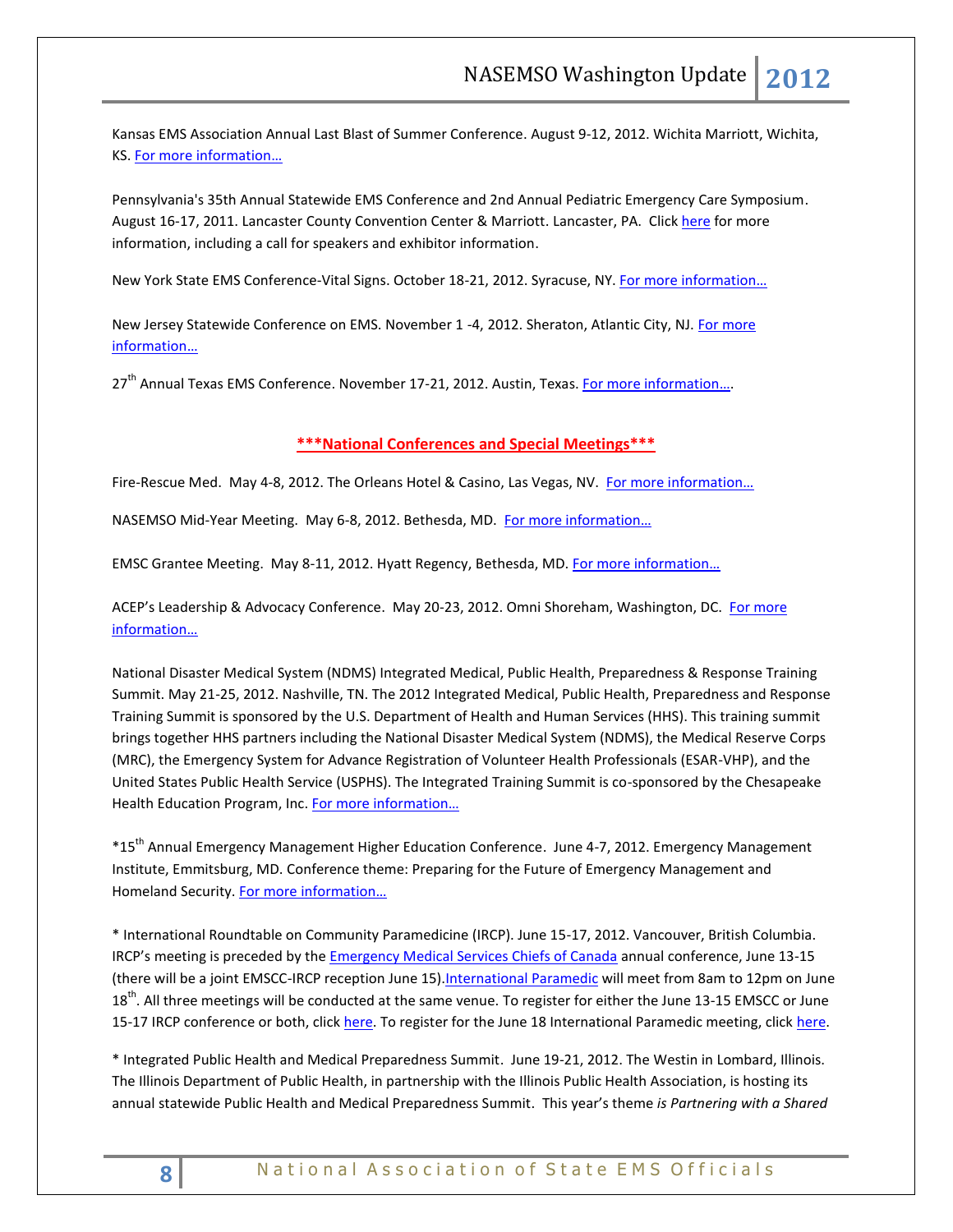*Vision* and will take a look at critical public health and medical service capabilities to support a collaborative approach to improving our preparedness and response efforts. [For more information…](http://www.ipha.com/Public/Events/EventDetails.aspx?eventId=151)

CoAEMSP Accreditation Workshop. June 28-29, 2012. Hyatt Regency Pittsburgh International Airport, Pittsburgh, PA. [For more information…](http://events.r20.constantcontact.com/register/event?oeidk=a07e5ifryxe6de7ee04&llr=5sz87kdab)

Pinnacle 2012. July 16-20, 2012. Cheyenne Mountain Conference Center, Colorado Springs, CO. [For more](http://www.pinnacle-ems.com/)  [information…](http://www.pinnacle-ems.com/)

NAEMSE Annual Symposium and Trade Show. August 6-11, 2012. Coronado Springs Resort, Orlando, FL. [For more](http://www.naemse.org/symposium)  [information…](http://www.naemse.org/symposium)

ENA Annual Meeting. September 11-15, 2012. San Diego Convention Center, San Diego, CA. [For more](http://www.ena.org/coursesandeducation/conferences/Pages/Default.aspx)  [information…](http://www.ena.org/coursesandeducation/conferences/Pages/Default.aspx)

Emergency Cardiovascular Care Update. September 11-15, 2012. Rosen Shingle Creek, Orlando, FL. [For more](http://www.eccu2012.com/)  [information…](http://www.eccu2012.com/)

NASEMSO Annual Meeting. September 24-28, 2012. The Grove Hotel, Boise, ID. For more information...

ACEP Scientific Assembly. October 8-11, 2012. Denver, CO. [For more information…](http://www.acep.org/Education/Continuing-Medical-Education-(CME)/Meetings/Future-Scientific-Assembly-Dates/)

\*The AAP National Conference & Exhibition (AAP Experience). October 20-23, 2012. Ernest N. Morial Convention Center, New Orleans. No matter your role in medicine, you belong at the world's largest pediatric conference. For [more information…](http://www.aapexperience.org/)

Air Medical Transport Conference. October 22-24, 2012. Seattle, WA. For more information...

3<sup>rd</sup> Annual Trauma Quality Improvement Program (TQIP) Scientific Meeting and Training. October 28–30, 2012. Sheraton Philadelphia Downtown, Philadelphia, PA[. For more information](http://www.facs.org/trauma/ntdb/tqip-meeting.html)...

EMSWorld Expo. October 29-November 2, 2012. Ernest N. Morial Convention Center, New Orleans, LA. [For more](http://emsworldexpo.com/)  [information…](http://emsworldexpo.com/)

1<sup>st</sup> Annual World Trauma Symposium. November 1, 2012. Ernest N. Morial Convention Center, New Orleans, LA. [For more information…](http://www.worldtraumasymposium.com/)

30<sup>th</sup> Annual International Trauma Conference. November 8-11, 2012. Hilton at the Walt Disney World Resort, FL. [For more information…](http://www.itrauma.org/conference/)

See more EMS Events on NASEMSO's web site at <http://www.nasemso.org/Resources/Calendar/index.asp>

#### **NASEMSO Staff Contacts**

Elizabeth B. Armstrong, CAE, MAM / Executive VP (703) 538-1799 ext. 8 - [armstrong@nasemso.org](mailto:armstrong@nasemso.org)

Dia Gainor/Executive Director (703) 538-1799 ext. 7 Email: [Dia@nasemso.org](mailto:Dia@nasemso.org)